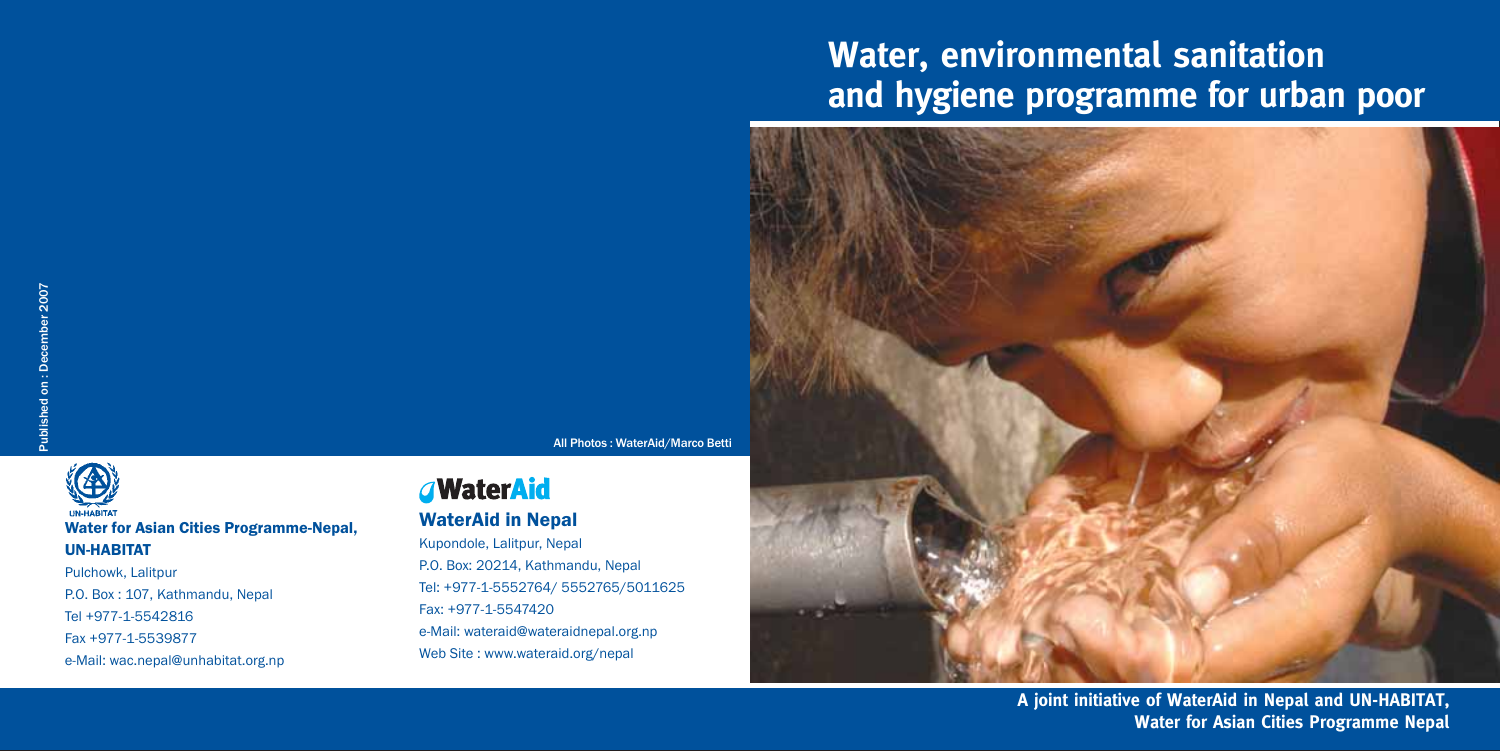

### **Background**

The current global trend of urbanisation is putting pressure on our eco-system and is linked to poverty. Nepal is struggling with the most rapid urbanisation trend in the South Asian Sub-continent with approximately 15% of its total population living in 58 designated urban areas. This urban population is expected to reach 23% by 2016. It is increasing at a rate of 6.6% per annum reflecting both an increase in migration to towns as an escape from rural poverty, conflict and the reclassification of emerging towns from villages to municipalities.

The rapid but unplanned growth of the urban sector coupled with the inability of the government to keep pace with the demand for infrastructure and services for the urban population has caused a number of urban environmental issues, especially in the central region of Nepal. Urban land is polluted due to the haphazard disposal of human waste. uncontrolled growth, chaotic physical development. and institutional failure to respond to these challenges. In addition, the inadequate provision of safe water, sanitation and hygiene education has resulted in the spread of disease, particularly in underprivileged and vulnerable communities.

In response, as envisaged in its Country Strategy Paper (2005-2010), WaterAid in Nepal has placed emphasis on supporting its partner Non Governmental Organisations (NGOs) in increasing access to safe water, affordable sanitation services and hygiene promotion to poor and vulnerable communities. WaterAid in Nepal has encouraged its urban partners to embrace a collaborative programme designed on the principle of community based water resource management. This incorporates the major issues of source sustainability, pollution control and safe water quality.

UN-HABITAT Water for Asian Cities (WAC) Programme Nepal is a key development partner supporting the government, International Non Governmental organisations (INGOs), Non Governmental organisations(NGOs) and civil society in addressing urban water and sanitation management issues. Focus is placed on the delivery of water and sanitation services to poor and vulnerable communities in a number of municipalities, small towns and peri urban areas of Nepal.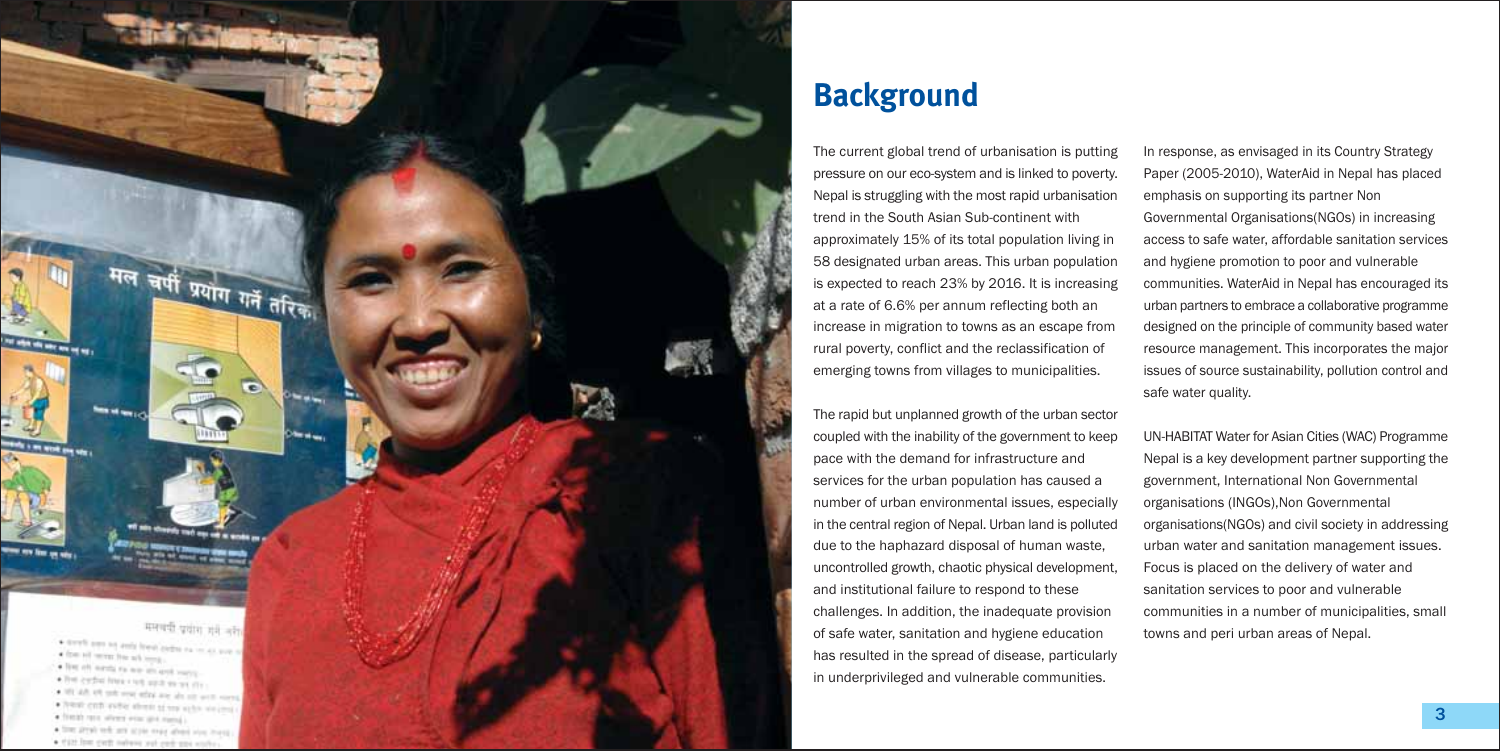

## Water, environmental sanitation and hygiene programme for urban poor

There are significant similarities within the working areas of WAN and the WAC Programme Nepal. A joint programme "Water, environmental sanitation and hygiene (WESH) programme" has therefore been initiated after the formal signing of a cooperation agreement between WaterAid in Nepal and UN-HABITAT WAC Programme Nepal on 30 November 2006. This Programme helps to address water and sanitation needs through the implementation and demonstration of community-

managed urban water supplies, environmental sanitation and hygiene programmes for slums, squatters and poor settlements of 3 diverse locations of urban poor i.e. Bharatpur Municipality (Chitwan), Narayan Tole (Kathmandu) and Lubhu VDC (Lalitpur). The WESH Programme aims to provide safe water and affordable sanitation and hygiene practices to benefit 9,025 and 12,000 population of poor urban communities in water and sanitation respectively by the end of 2008.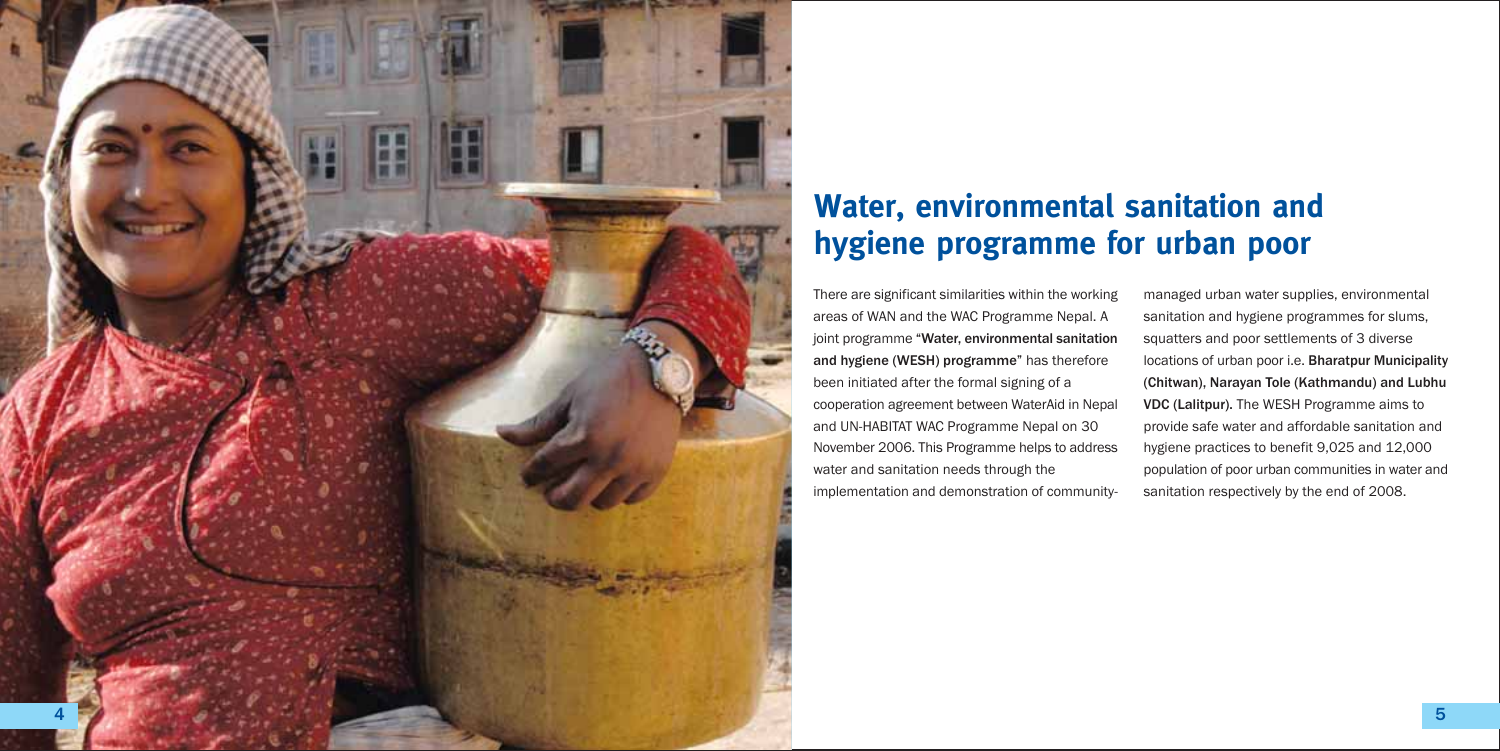

## **Programme objectives and outputs**

#### **Objectives**

Objective 1 To support urban partner NGOs in providing increased access to water supply, environmental sanitation and hygiene promotion services to poor and vulnerable groups of urban and peri-urban communities

Objective 2 To enhance the capacity of partners and community based organisations for programme development, management, monitoring and evaluation, research and

Obiective 3 To influence and advocate improved policies and practices on urban water. environmental sanitation, hygiene based improved programme management, research, innovations and lessons learnt

advocacy

#### **Outputs**

Output 1.1 Poor and vulnerable communities in the selected urban or peri urban centers have increased access to and control over a safe and adequate water supply, environmental sanitation services and improved hygiene practices

Output 1.2 Appropriate options and innovations on technical, financial, social and institutional aspects of urban water supply, sanitation and hygiene explored and promoted

Output 2.1 Capacity development plan formulated based on organisational assessment of key partners Output 2.2 Partners effectively and efficiently support Users Groups for enhanced programme implementation, monitoring and evaluation with improved sustainability, quality standards and impact

Output 3.1 Citizens' voices, choices, and actions promoted to make service providers more responsive and accountable to their tasks. Output 3.2 Improved information management system instituted for documenting programme results

7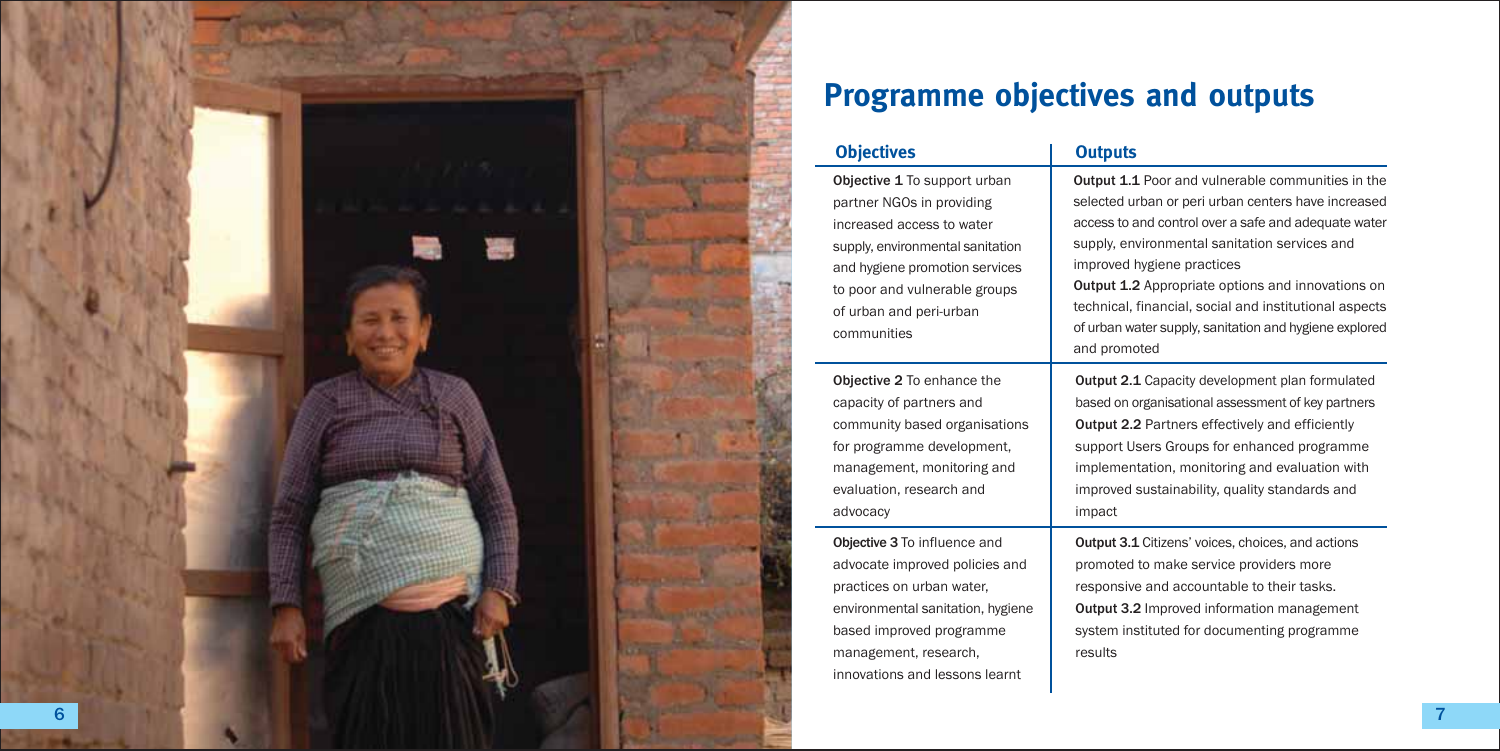### **Programme approaches**

- Urban water demand management: The programme adopts a demand responsive approach to better manage demand and improve efficiency and equity of water supply whilst ensuring benefits for those who are currently deprived of water and sanitation. Similarly, the programme gives high priority to the ability and willingness of the community and local people to contribute for the effective implementation of the programme and operation and maintenance.
- Pro-poor urban water governance: The 2. programme management embraces good governance principles. These include increased focus on the needs of the poor. particularly women and vulnerable groups; decentralised and transparent procedures with heightened accountability; community empowerment; linkages with local government and sector agencies etc.
- Pro-poor approaches: The programme adopts 3. a pro-poor approach with affirmative action in targeting communities to ensure inclusiveness of socially discriminated and disadvantaged groups within the community. This is done by

encouraging them to meaningfully and proactively engage in the programme activities as well as in rooted advocacy initiatives.

- Technological options: The programme provides a wide range of safe, affordable. appropriate and environmental friendly technologies that meet the needs of the urban poor. Furthermore it concentrates on environmental sanitation, ensuring that complex and interrelated problems on sanitation and environment are addressed
- 5 Promoting community water resource management: Due consideration is given to the falling water tables, water pollution (both surface and ground water), the serious problem of water quality and competing demands for water and sanitation. Taking these into account, the programme helps to provide a better understanding of a community based water resource management (CWRM) approach. Greater emphasis is placed on this concept whilst the programme is implemented. The programme ensures source sustainability, safe water quality and the avoidance of contamination

in water bodies as far as possible.

Strengthening local governance: In line with 6. the spirit of the Local Self Governance Act, the programme works with Local Governments (Municipalities and Village Development Committees(VDCs)) to

better plan water & sanitation needs of poor and vulnerable communities. The implementing partners have experiences of delivering water and sanitation services in urban communities as well as in facilitating a dialogue between the community. Municipalities and service providers. thus enhancing pro-poor water governance in urhan areas

**Advocacy:** The programme also helps to promote citizens' actions for making the citizens to understand their water and sanitation situation and make them engaged to make service providers and government agencies more responsive and accountable towards their functions.

 $\mathsf{R}$ **Capacity building initiatives:** Support on the capacity building of the implementing partners is based on: (a) their capacity assessments, and (b) helping them to address prioritized institutional development needs. It is expected that this kind of structured framework would help them to better undertake their tasks as responsible, professional and accountable national level NGOs

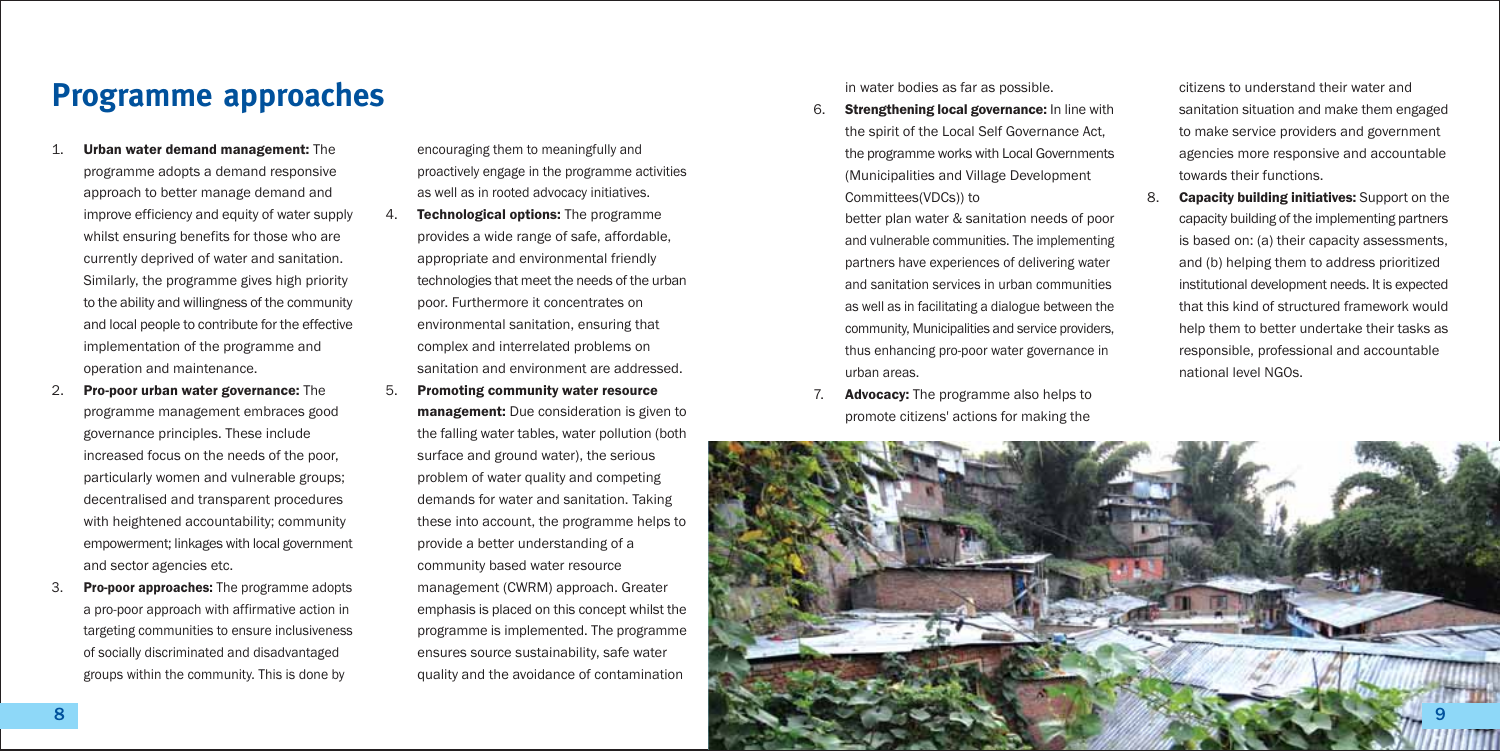

## **Programme implementation approach**

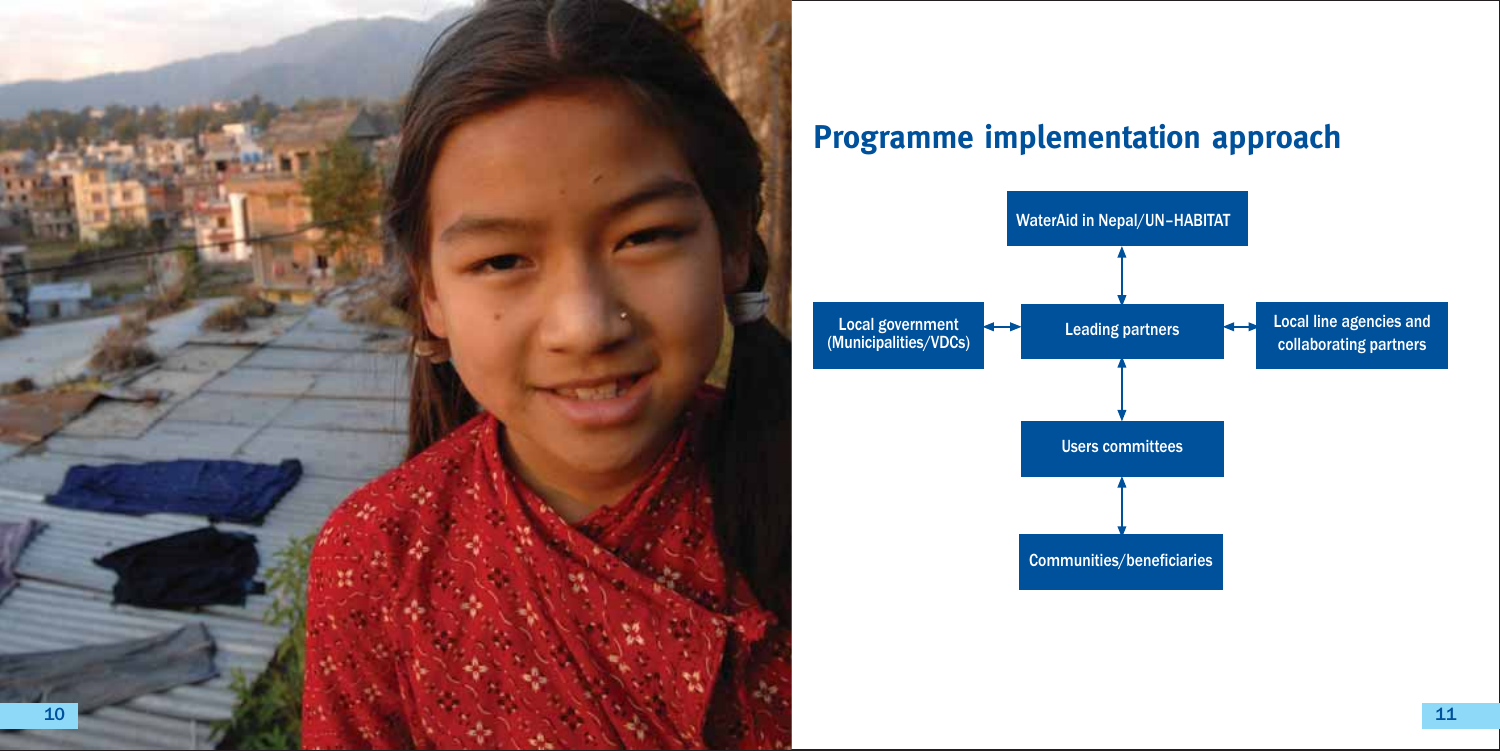### **Programme management**

An Executive Committee (EC) is formed to provide oversight and support to the implementing partners. namely Lumanti and CIUD to effectively implement Bharatpur and Narayan Tole and Lubhu Programmes respectively. In addition, EC helps to guide the

programme development, management, implementation, and discussion on key issues that arises during programme implementation and monitoring.

### **Composition of executive committee (EC)**



## **Programme implementing partners**



#### **WESH Programme in Bharatpur & Narayan Tole**

Lumanti - Support Group for Shelter Kupondole, Lalitpur, Nepal P.O. Box: 10546. Kathmandu, Nepal Phone: (977-1) 5554635: 5544926 Fax: (977-1) 5541037 e-Mail: shelter@lumanti.wlink.com.np Web Site: www.lumanti.com.np



#### **WESH Programme in Lubhu**

**Centre for Integrated Urban Development** Gusingal, Sanepa, Lalitpur P.O.Box: 5134, Kathmandu, Nepal Phone: (977-1) 5528226 Fax: (977-1) 5012549 e-Mail: ciud@mail.com.np Web Site: www.ciud.org.np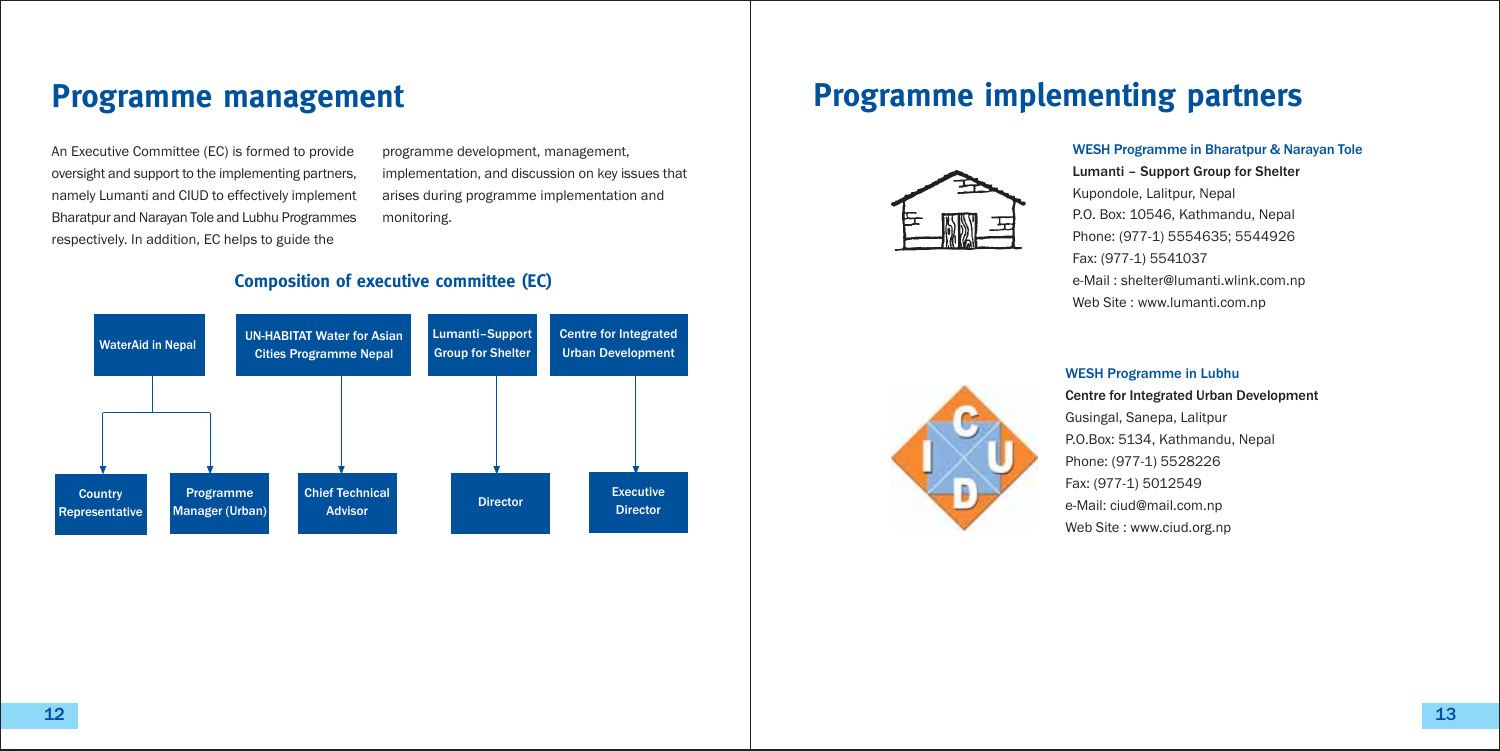

| <b>Program areas</b>             | <b>Bharatpur</b>                                                                                                                                                                                             | Lubhu                                                                                                                                                                                           | <b>Narayan Tole</b>                                                                                                                                                                                                                             |
|----------------------------------|--------------------------------------------------------------------------------------------------------------------------------------------------------------------------------------------------------------|-------------------------------------------------------------------------------------------------------------------------------------------------------------------------------------------------|-------------------------------------------------------------------------------------------------------------------------------------------------------------------------------------------------------------------------------------------------|
| Locations                        | <b>Bharatpur Municipality,</b><br><b>Chitwan District</b><br>(Situated at centre of the<br>East-West Highway and North-<br>South Corridor and therefore<br>considered as a regional hub<br>and trade centre) | Lubhu VDC, Lalitpur District<br>(Situated about 7km east of the<br>North-East ring road of<br>Kathmandu valley. Previously it<br>used to be east bound transit<br>location of Kathmandu valley) | Kathmandu Metropolitan City,<br>Kathmandu District (Situated<br>about 3 km south of the central<br>Kathmandu)                                                                                                                                   |
| Population                       | 94,574 (15,654 HHs)                                                                                                                                                                                          | 5,143 (1115 HHs)                                                                                                                                                                                | 800 (130 HHs)                                                                                                                                                                                                                                   |
| <b>Partners</b>                  | Lumanti                                                                                                                                                                                                      | <b>CIUD</b>                                                                                                                                                                                     | Lumanti                                                                                                                                                                                                                                         |
| To be covered<br>by<br>programme | Ward no:<br>1 - 5, 8, 11 & 12 of Bharatpur<br>Municipality<br>Population:<br>1,234 HHs (8% of total<br>population)<br>Ethnic groups:<br>Chhetri, Newar, Magar,<br>Tamang & Gurung                            | Ward no:<br>9 wards of Lubhu VDC<br>Population:<br>820 HHs (74% of total<br>population)<br>Ethnic groups:<br><b>Traditional Newar communities</b>                                               | Ward no:<br>Ward no. 3 & 6 (partially) of<br>Kathmandu Metropolitan City<br>Population:<br>Narayan Tole (ward 3):<br>27 HHs (175)<br>Khadipakha (ward 6):<br>103 HHs (625)<br>Ethnic groups:<br>Dalit, Janajati, Brahmin, Chhetri,<br>Newar etc |
| Nature of<br>settlement          | Basically slums and squatters<br>of 12 clusters/communities<br>deprived from basic facilities<br>of water and sanitation                                                                                     | Traditionally and historically old<br>core town but gradually<br>urbanising area of Newar<br>communities                                                                                        | Slums and squatter<br>communities deprived from<br>basic water and sanitation<br>facilities                                                                                                                                                     |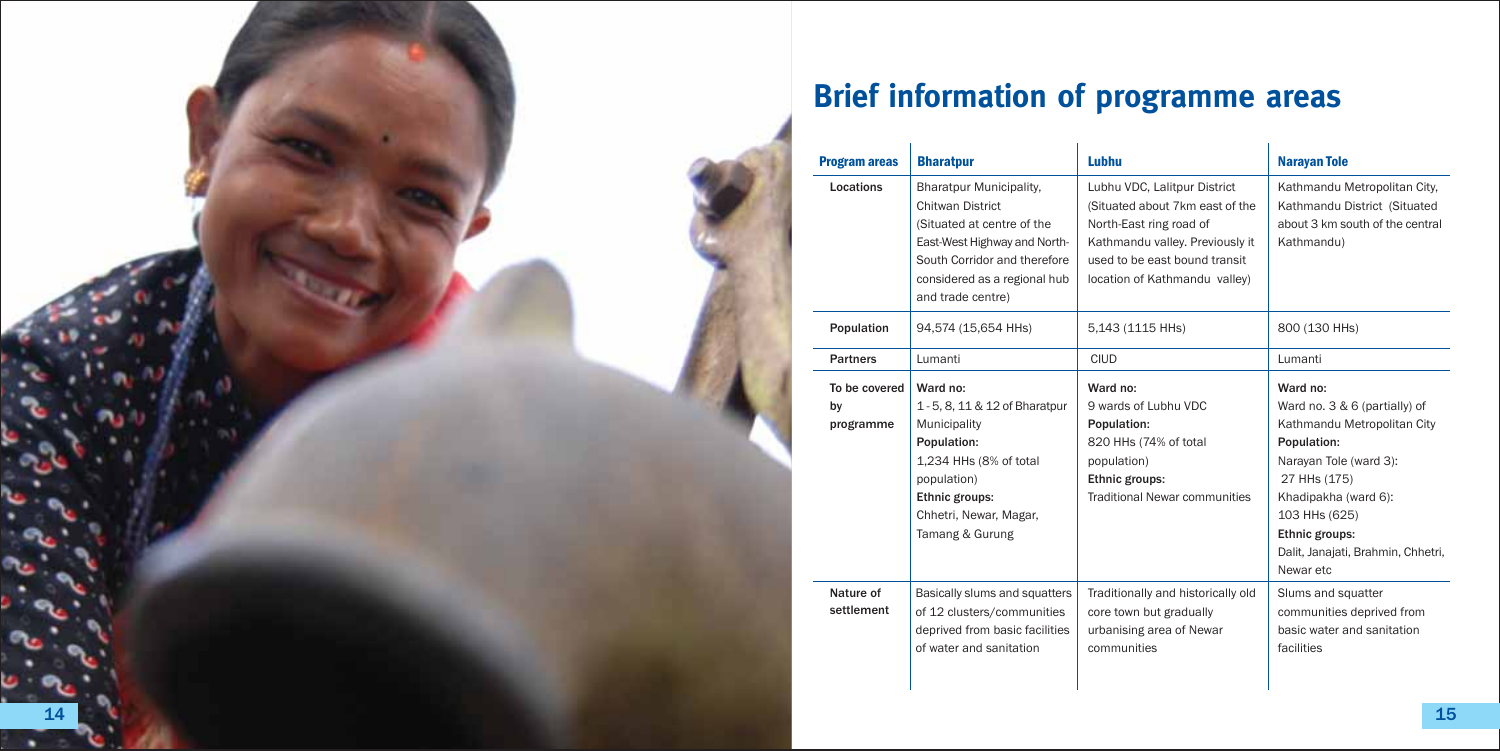| <b>Program areas</b>    | <b>Bharatpur</b>                                                                                                                                                                                                                                                                            | Lubhu                                                                                                                                                                                                                                                                                       | <b>Narayan Tole</b>                                                                                                                                                                                                                                                                                       |
|-------------------------|---------------------------------------------------------------------------------------------------------------------------------------------------------------------------------------------------------------------------------------------------------------------------------------------|---------------------------------------------------------------------------------------------------------------------------------------------------------------------------------------------------------------------------------------------------------------------------------------------|-----------------------------------------------------------------------------------------------------------------------------------------------------------------------------------------------------------------------------------------------------------------------------------------------------------|
| Major<br>activities     | Construction of toilets,<br>٠<br>drainage systems, waste<br>water management and<br>pavement<br>Construction and<br>۰<br>improvement of water<br>supply system<br>Advocacy<br>۰<br>Capacity building and<br>٠<br>skill development<br>Environment, sanitation<br>٠<br>and hygiene education | Improvement of quality and<br>supply of water<br>Construction and<br>improvement of toilets,<br>drainage management<br>Management of solid waste<br>٠<br>and drainage systems<br>Advocacy<br>Capacity building and skill<br>development<br>Environment, sanitation and<br>hygiene education | Construction of retaining<br>۰<br>wall, toilets and drainage<br>systems<br>Improvement of drinking<br>water and sanitation<br>Piloting waste water<br>management through action<br>research<br>Advocacy<br>Capacity building and skill<br>development<br>Environment, sanitation and<br>hygiene education |
| Capacity<br>building of | ٠<br>their institutional capacities                                                                                                                                                                                                                                                         | Organisational development assessment (ODA) of the partners for strengthening                                                                                                                                                                                                               |                                                                                                                                                                                                                                                                                                           |

#### • Training to the partners based on ODA recommendations for building their capacities. implement-

- Development of water quality (WQ) protocol, WQ testing and mitigation.  $\bullet$
- Publication of learning and evidence based documents.  $\bullet$

## **Location of WESH pogramme areas**



ing partners